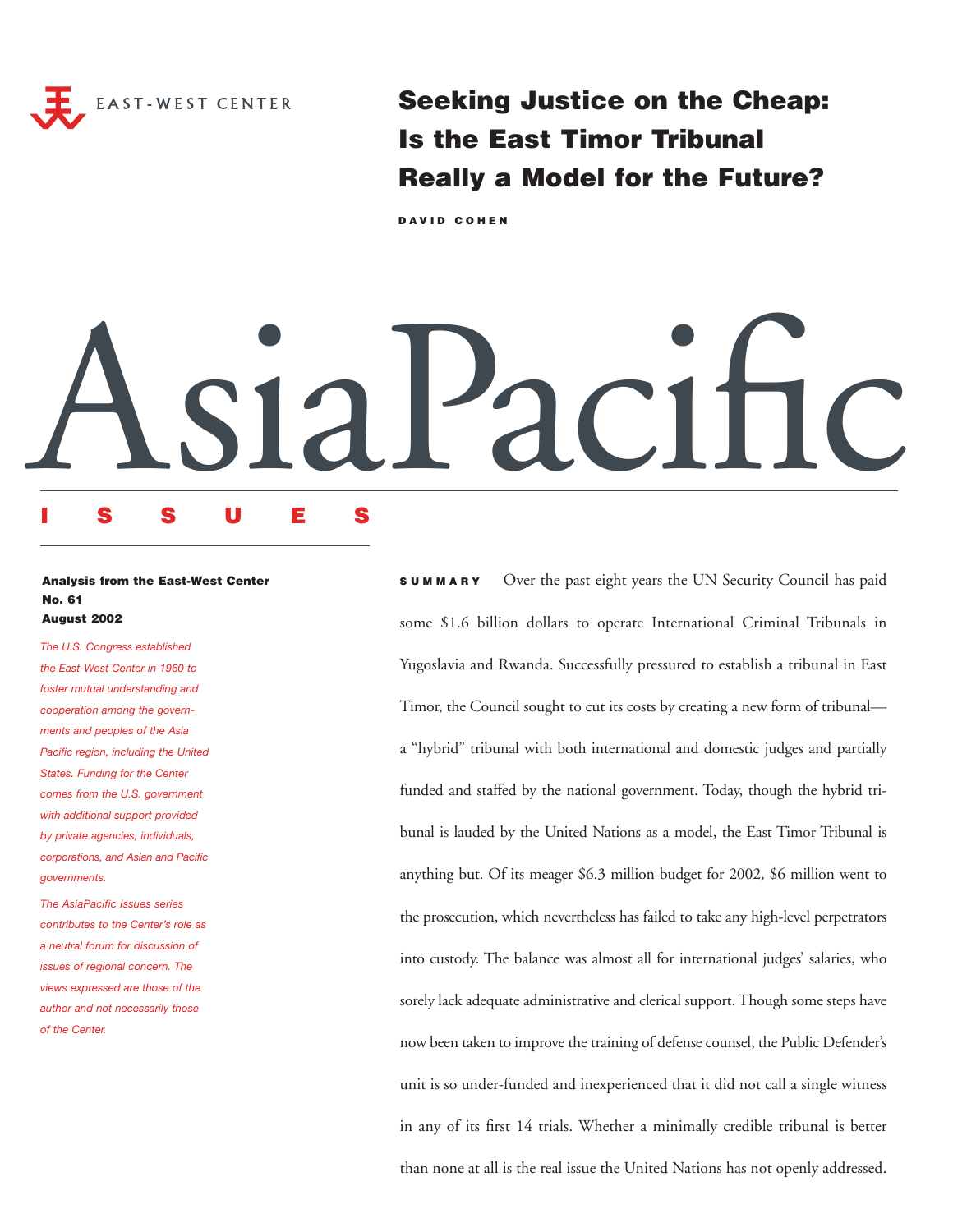*The trials in Yugoslavia and Rwanda were a watershed, but significant challenges remain*

In response to the spectacle of ethnic cleansing, mass executions, concentration camps, systematic torture, mass rape and sexual enslavement in Bosnia and Rwanda, the Security Council created the first ad hoc international criminal tribunals since Nuremberg and Tokyo. While during the Cold War the political stalemate on the UN Security Council had inhibited such responses to grave humanitarian crises, the new political constellations of the early 1990s ushered in a new era of cooperation to achieve international justice. The International Criminal Tribunal for the Former Yugoslavia (ICTY) and the International Criminal Tribunal for Rwanda (ICTR) have now been trying cases for eight years—cases that have contributed enormously to the development of international humanitarian law.i Trials are also underway before a UN-sponsored tribunal in East Timor but there the results to date, as well as the prospects for the future, are far more questionable.

It was inevitable that the establishment of the ICTY and ICTR would lead to demands for further attempts to call to account those responsible for other serious, large-scale violations of international humanitarian law. While the Security Council has lacked the political will to respond in all such cases (e.g., Sudan or Congo), they did move to establish tribunals for Cambodia, Sierra Leone, and East Timor. Because of the expense and duration of the trials before the ICTR and ICTY, however, the Security Council has become increasingly reluctant to fund new international tribunals of this scale.ii The new model seems to have become smaller scale operations with far fewer personnel, involving international "hybrid" tribunals, negotiated by treaty between the United Nations and a national government.iii East Timor is the first place where such trials have actually taken place.

For the past five years the United Nations has been negotiating with the Cambodian government to create a joint UN/Cambodian hybrid tribunal to finally try some of those leaders responsible for the genocide of the Pol Pot regime in 1975–79, in which more than 1.5 million Cambodians perished. A new international/national hybrid tribunal has also been created by the United Nations for Sierra Leone. Despite delays due to funding problems, it will begin operations in

late fall 2002, prosecuting cases involving the systematic murder, mutilation, rape, torture, and enslavement of civilians by the rebels during the civil war. In other instances governments have sought to forestall the United Nations from creating a tribunals by acting preemptively at the national level. Thus, the Indonesian government itself, since March 2002, has been conducting trials before Ad Hoc Human Rights Tribunals of military and political figures implicated in the murders, widespread destruction, and massive forced deportations in East Timor in 1999 (see box on page 4).

While there is no question that the trials conducted by the ICTR and ICTY constitute a major watershed, it is also true that significant challenges remain challenges that are best assessed from a regional perspective by considering the work of the UN hybrid tribunal in East Timor.

# **East Timor**

Following the UN's announcement of election results in East Timor in September 1999, Timorese militias, armed and supported by Indonesian army and security forces, perpetrated widespread violence resulting in the deaths of substantial numbers of civilians, widespread rape, destruction and looting of property, and forced mass displacement of civilian populations. On January 31, 2000, the United Nations made public the report of the UN International Commission of Inquiry on East Timor. The report documented the systematic and widespread nature of the terror and violence in East Timor (requirements for establishing that the violence constituted crimes against humanity) and recommended the establishment of an international tribunal under UN auspices.

The conclusions of this report were supported by the account of Indonesia's own investigation, conducted under the auspices of the Indonesian Human Rights Commission. Action on the proposal for an international tribunal, however, was deferred in response to Indonesian undertakings to investigate the violence in East Timor and bring charges before appropriate domestic tribunals. As Kofi Annan put it at the time, "The main thing is to send a message that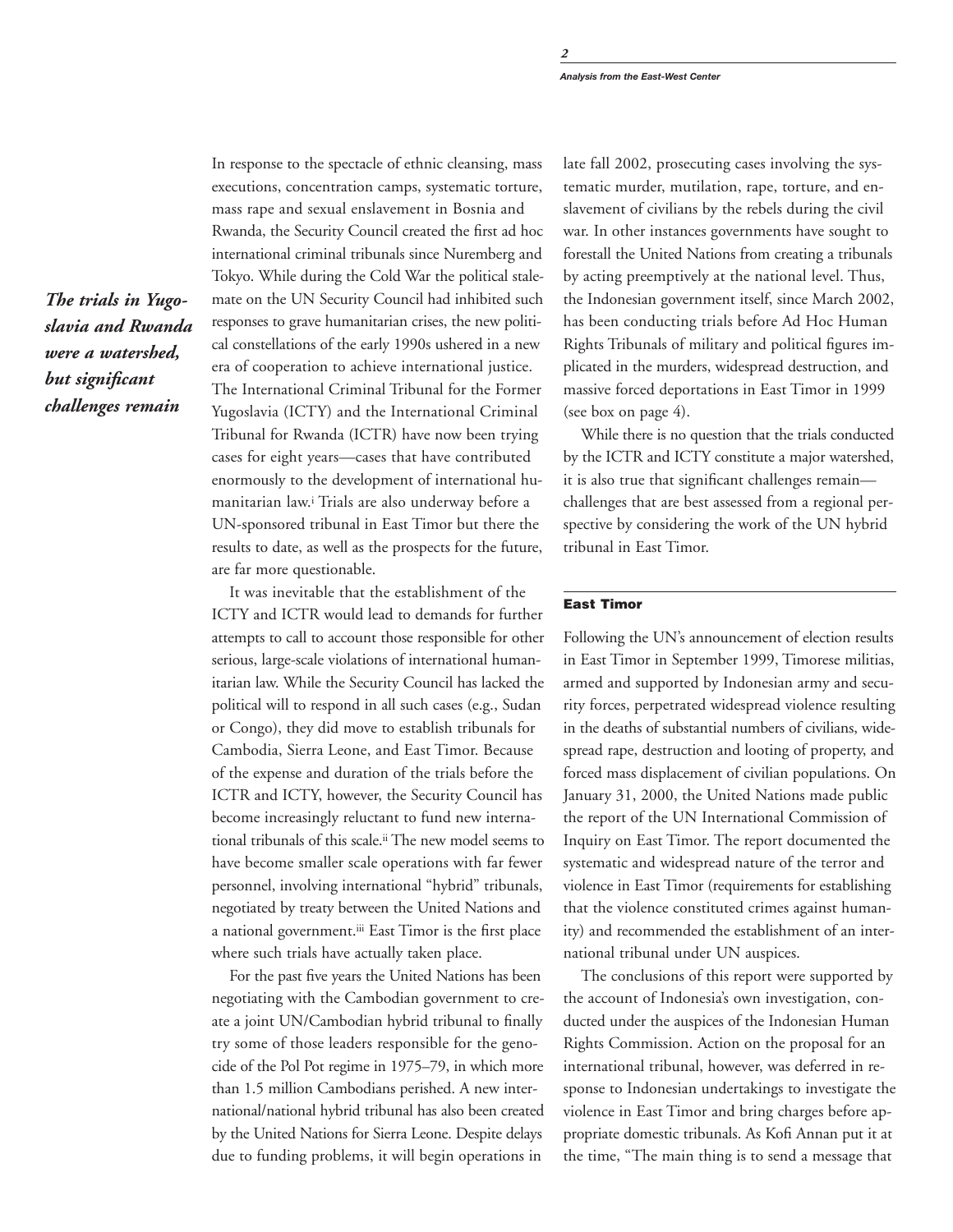crimes against humanity and such gross violations against human rights will not be allowed to stand and that those responsible will be held accountable." If Indonesia pursues such prosecution, he went on, "there will be no need for the Council or the UN to set up another tribunal to compete with one set up by the Indonesian government that is going to do exactly the same thing."iv To what extent the message sent by Secretary General Annan was "received" is made clear by current developments in Indonesia.

Although action on an international tribunal for Indonesia was deferred, the United Nations did proceed to make prosecutions in East Timor itself possible. On October 25, 1999, the Security Council authorized the establishment of the UN Transitional Authority for East Timor (UNTAET, Resolution 1272). UNTAET created a judicial system for East Timor virtually from scratch. In March 2000 UNTAET promulgated a regulation (No. 2000/11) that, among other things, set up a system of district courts for East Timor. Section 10.1 gives the Dili District Court exclusive jurisdiction over genocide, war crimes, crimes against humanity, murder, sexual offences, and torture, if those crimes were committed between January 1 and October 25, 1999. Section 10.3 provides for the establishment of special panels to exercise this exclusive jurisdiction. These Serious Crimes Panels "shall be composed of both East Timorese and international judges." By June 2000 more than 50 militia members were being held in UN custody for alleged crimes arising out of the transitional violence. In early December 2000, then UN Chief Prosecutor for East Timor, Mohamed Chande Othman (formerly a chief ICTR prosecutor) handed down the first indictments for crimes against humanity. Tellingly, the only defendants the Tribunal was able to obtain custody of were relatively low-level militia leaders. Top-level officials and Indonesian military indictees were, and still remain, at large, mostly in Indonesia.

The hybrid Serious Crimes Panel, composed of two international and one East Timorese judges, began hearing these cases in early 2001. In the first such case to be completed, a panel of three judges, from Burundi, Italy, and East Timor, sentenced a

22-year old militia member to 12 years in prison on a single count of murder. The verdict was greeted in East Timor with evident dissatisfaction, particularly at the failure to prosecute higher-level perpetrators for crimes against humanity. Even the East Timorese judge on the tribunal, Maria Perreira, voiced her concern: "Every individual must be responsible for his crimes. But speaking as a Timorese and not as a judge, I think this system is not fair. Is it fair to prosecute the small Timorese and not the big ones who gave them orders?"v One prosecutor was quoted as responding to this criticism by saying, "There's tons of evidence. But we haven't gone out and gotten it yet."vi Aniceto Gutteres, head of the East Timor Human Rights Foundation, scarcely veiled his contempt: "This man participated in one of the worst massacres and all they come up with is one count of murder…. The evidence is everywhere. Perhaps they are not up to the job."vii

UNTAET took seriously such criticisms, and those of organizations like Amnesty International, and greatly improved the efficiency of the prosecution.viii It must be noted that high-level perpetrators have still not been brought into custody. Judged by quantitative criteria, however, the East Timor tribunal has been remarkably successful in comparison with the far more lavishly funded ICTY and ICTR. To date, 15 trials have been completed, one of them the first major crimes against humanities case in which the judgment was handed down in December 2001 (against Joni Marques et al.).ix Altogether 23 defendants have been convicted, none acquitted on all charges. Two other cases have been disposed of, and three major crimes against humanity cases with multiple defendants have been underway since March but are proceeding at a snail's pace due to a variety of problems. In places like the ICTR, the East Timor Tribunal is being discussed as a model for future hybrid proceedings. How inappropriate such conclusions are may be seen by briefly considering the qualitative features of UN justice in East Timor.

While the prosecution has been reorganized, more adequately funded, and staffed with highly competent and experienced personnel, the Tribunal itself and the Public Defender's unit are in a sorry state.

*'Is it fair to prosecute the small Timorese and not the big ones who gave them orders?'*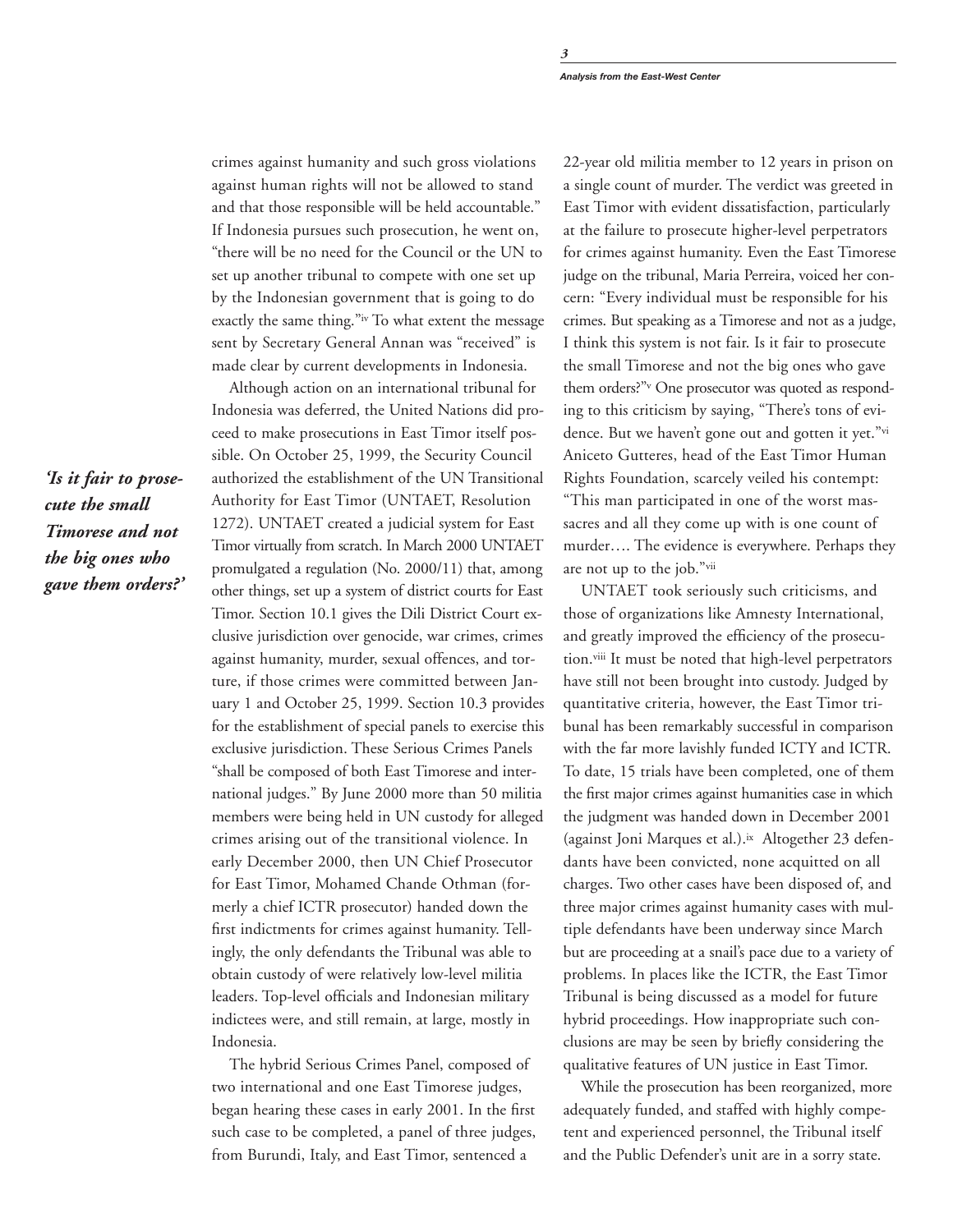*4*

Even if the East Timor Tribunal were to correct its myriad problems, the goal of bringing to justice those most responsible for the bloodshed is largely doomed to failure without Indonesian cooperation. Despite promises to the contrary, that cooperation has not been forthcoming.<sup>a</sup>

The key high-level suspects in the militia, and government are in Indonesia. But Indonesia has refused to extradite defendants or compel witnesses to appear. The ready excuse for this refusal is that Indonesia is now conducting its own trials before the Ad Hoc Human Rights Tribunals in Jakarta.<sup>b</sup> These were created under an Indonesian law of 2000 that for the first time make military and civilian leaders accountable for human rights violations. Significant indictments of relatively high-ranking Indonesian and Timorese military and civilian leaders have been handed down. To date, however, the results have not been promising.

For example, in a trial that began March 19, 2002, four Indonesian military officers and one police official were accused of crimes against humanity. The indictment alleged their "command responsibility" for the Suai Church Massacre, in which as many as 200 people are believed to have been killed. All were acquitted last week. The one conviction to date, that of East Timor Governor Abilio Soares, for "widespread and systematic" murder and persecution as crimes against humanity resulted in only a three-year sentence. This verdict left international observers puzzled, as under the Indonesian law governing the Tribunals the minimum sentence for these crimes is 10 years.

Rather than a serious attempt to convict those who orchestrated the killing in East Timor, the Jakarta trials seem more like political theater playing to three audiences. Domestically, they aim at whitewashing the role of the Indonesian army (TNI). Internationally, they pander to the United Nations, which has threatened Indonesia with a true international tribunal, and the United States, where Congress has recently been considering whether to resume military aid to Indonesia.

**Inverse situation.** The judicial situation in Jakarta is the inverse of that in Dili, with a very timid prosecution overshadowed by a well-funded and vigorous defense. Moreover, the indictments were so weak that they read almost like defense arguments and were cast in terms that made it impossible to convict the defendants of the most serious crimes.<sup>c</sup> The prosecution's choice of witnesses has been equally self-defeating. In May, prosecutors called subordinates of the two defendants who testified that Soares and Silaen—each of whom have 10 attorneys working on their behalf—knew nothing of the violence as it was occurring and took immediate and appropriate measures afterward. This pattern has been repeated in the nine other trials now underway. Almost none of the Timorese witnesses called by the prosecution appear. As a result, most of the prosecution's evidence comes from TNI and police officers who support the defendant's case rather than the allegations in the indictment.

**Shifting the blame.** Equally disturbing, the Tribunal's indictments and the prosecution's presentation of the cases support the notion widely accepted in Indonesia that the violence was a spontaneous product of civil war, initiated in many cases by pro-independence groups, and that both sides were equally responsible. This not only unjustly absolves the Indonesian military and security forces but it undercuts the notion central to an allegation of crimes against humanity: that of widespread, systematic criminality reflecting a government policy. Even more egregious, the Tribunal's judgment in the Abilio Soares case lists as a mitigating factor that the violence was due in part to the "deceit and discrimination" practiced by the United Nations Mission in East Timor (UNAMET) during the 1999 referendum. TNI witnesses have also regularly blamed the United Nations, often to the loud applause of TNI officers and former militia members packing the courtroom.

Australian electronic intercepts have made clear that the highest levels of the Indonesian military orchestrated the violenced but such evidence is unlikely to find its way into the Jakarta courtroom. The prosecution has not sought to indict any high-ranking Indonesian figures, such as General Wiranto, commander of the armed forces at the time. Based on the proceedings so far, the Jakarta Tribunals seem unlikely to achieve truth, justice or reconciliation. But it is also doubtful that the world could muster the political will to act if credible results are not achieved. Indonesia is not a political backwater like Rwanda or Sierra Leone but a major regional power whose allegiance in the war on terrorism is coveted.

As a result, there will be strong pressure to label the results of the trials in Jakarta as minimally sufficient. If, however, the present trend continues and only a few Timorese and no TNI officers are convicted, even the most ardent supporters of a full resumption of military ties will be hard put to argue that this demonstrates the kind of accountability for the TNI which the Leahy amendment envisages. Indonesia appears to be gambling that American interest in putting the issue of accountability to rest is great enough that one or two token convictions with light sentences will be enough. If this is the case, then it is likely that despite the trials in Dili and Jakarta, justice will never be meted out to those most responsible for the tragedy in East Timor.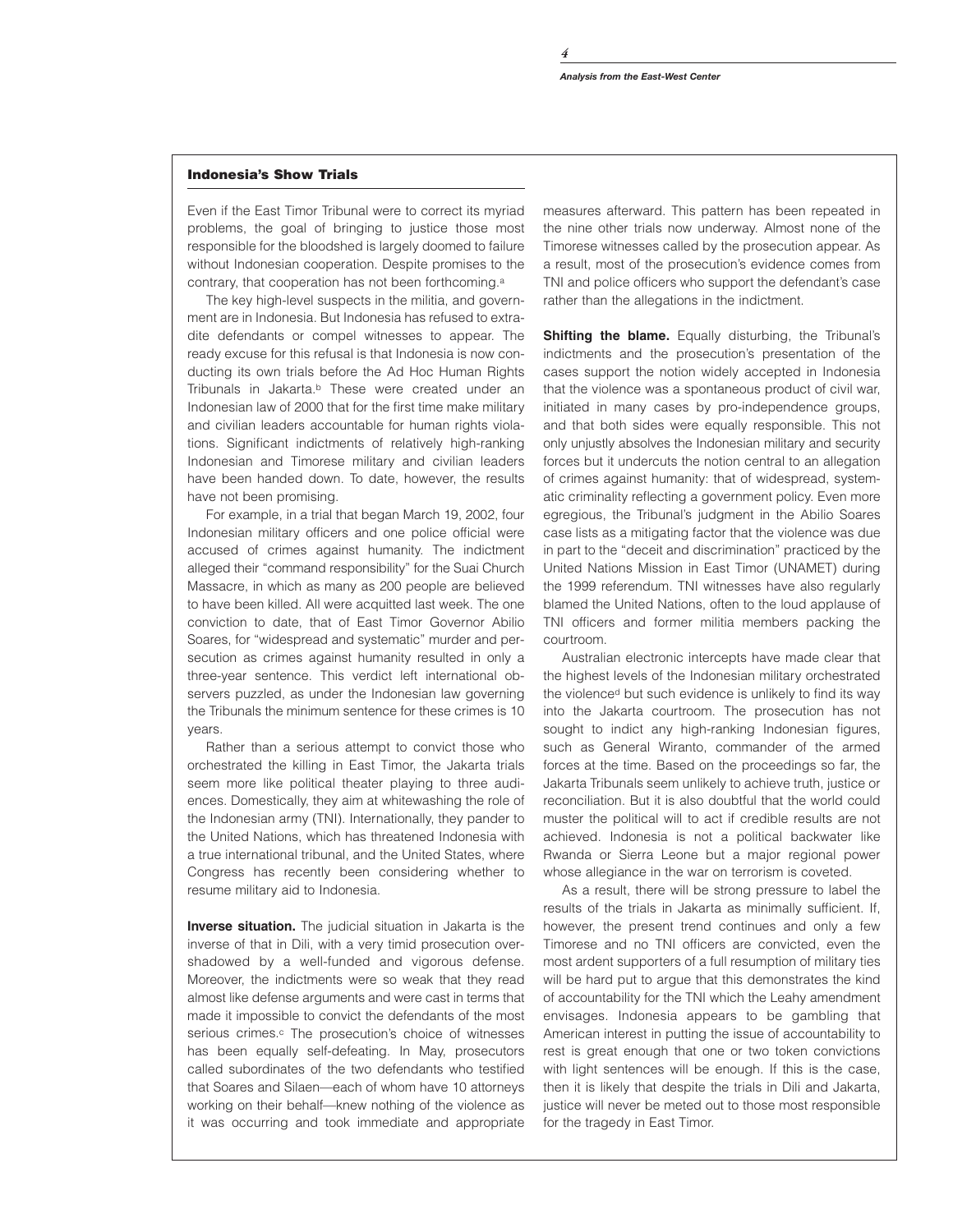They lack adequate funding, staff, experienced personnel, and virtually every other resource necessary to conduct trials that meet international standards. A few examples should suffice to indicate the scale of the problem.<sup>x</sup>

The budget for 2001 of the Tribunal was approximately \$6,300,000 (the ICTR and ICTY each have annual budgets of about \$100,000,000; the Sierra Leone hybrid tribunal, \$20,000,000).xi Of this, \$6,000,000 was allocated to the Prosecution unit, \$300,000 to the Tribunal itself. Almost all of this latter figure represents the salaries of the international judges. The judges have no law clerks, research assistants, secretaries, trained administrators, court reporters, or proper facilities for legal research. They are housed three to an office, answer their own phones and, when I first visited the Tribunal, were engaged in moving their furniture.

The Tribunal has no case manager or any official responsible for managing the calendar. Speculation about when and if hearings will take place is a favorite topic of discussion among prosecutors, defense counsel, and NGOs. Defendants have frequently not been brought from jail on the mornings when trials are scheduled to begin because no calendar is published and no one had notified the appropriate officials. International humanitarian law is scarcely mentioned in the trials or in the judgments of the Tribunal despite its obvious relevance. Needless to say, under such conditions it has been difficult to recruit and retain the kind of experienced international judges and jurists who are willing to sit on the bench at the ICTY in The Hague.

The Timorese judges have had no prior judicial experience of any kind. The Tribunal has not been able to fill its allocated panels and the Appeals Chamber has not had enough judges to hear cases for the last 18 months. Currently five judges are rotating between two trial panels (each must be composed of two international and one Timorese judges) in an attempt to conduct multiple trials at the same time. This of course means constant interruption of each individual proceeding. The Lolotoe Massacre Case, for example, which began in early February, resumed in March after a three-week recess to allow other trials

to go forward. Judges' vacations have prevented significant further progress on this or any other case since mid-May. One of the international judges has now tendered his resignation so the trials in which he is participating will have to begin anew.

As severe as these problems are, the situation in the Public Defender's unit is, astonishingly, even more desperate. No one in either the Public Defenders' office or UNTAET could tell me whether or not the Public Defenders had a budget or, if so, what it was. That they are desperately short of both funds and personnel is apparent to all. The lack of financial, technical, and human resources has influenced all aspects of the defense function of the Tribunal.

The Timorese members of the unit have no trial experience or expertise in criminal law, and no background in International Humanitarian Law. At the time of my visit only one of the international public defenders had such experience. None are professional criminal defense counsel with the kind of experience one would expect to find at the ICTY or ICTR. Because the Public Defender's office is responsible for the entire East Timor judicial system in addition to the Serious Crimes Panels, they are woefully understaffed. This heavy caseload, together with their lack of budget, investigators, and interpreters, has meant that they have been unable adequately to prepare cases for trial. Unlike the prosecution, they have no budget to cover the expenses of bringing witnesses to Dili for trial. For all of these reasons the defense did not call a single witness in any of the first 14 trials. The prosecution has not sought to take advantage of these inadequacies, but has repeatedly tried to help novice defense counsel by coaching them about how to make motions or objections. While laudable, this is hardly of solace to those convicted or to the credit of the United Nations.

One might respond to these manifest difficulties by arguing that this would all get sorted out on appeal. Since there are no transcripts from any of the trials completed so far, it is hard to see how this could be the case. Without an official record of the trial how can defense counsel make a case and how can the Appeals Chamber review it? (Apart from the fact that there is no functioning Appeals Chamber anyway.)

*International humanitarian law is scarcely mentioned in the trials*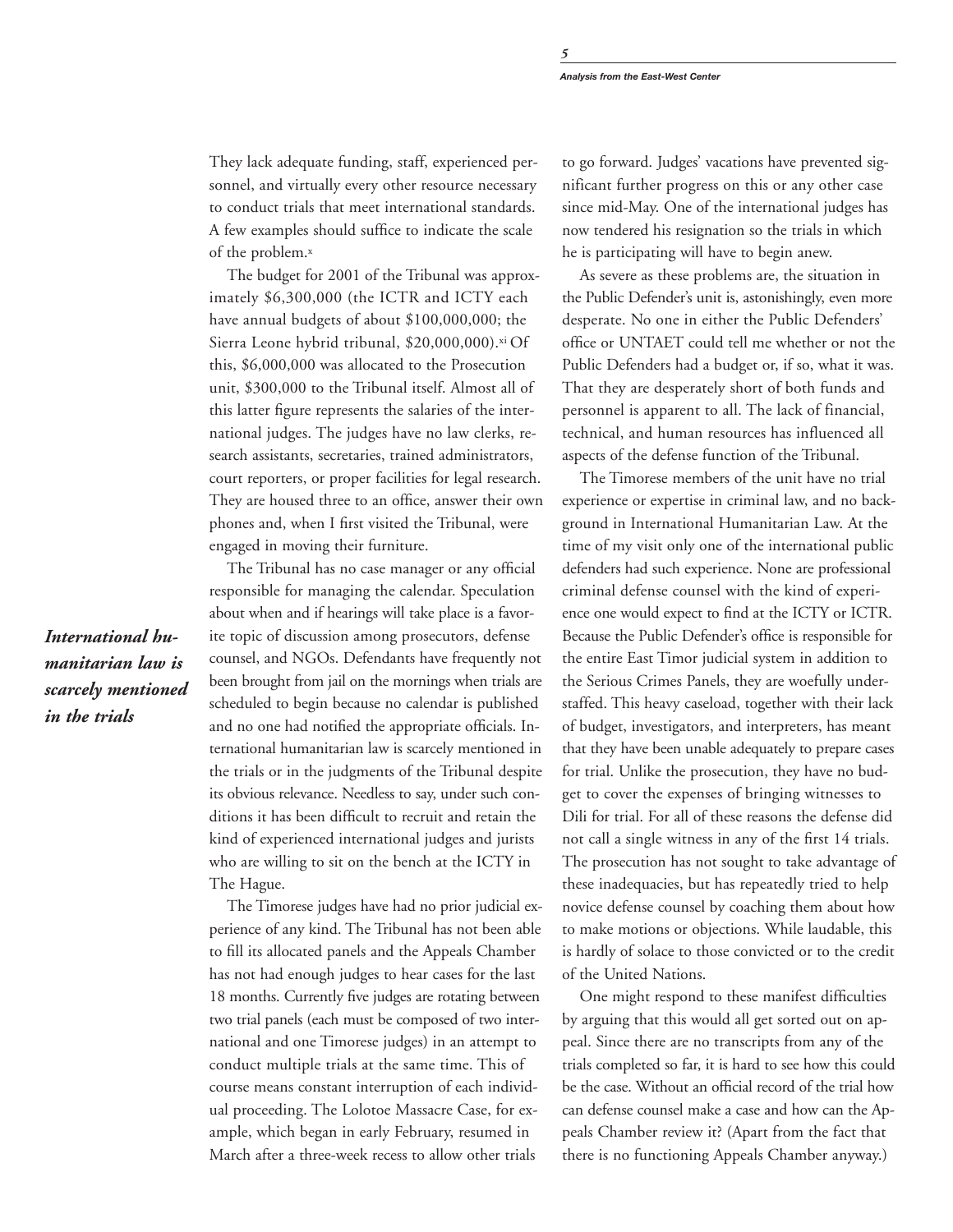No one I spoke with in UNTAET, the Tribunal, or the Prosecution was able to answer this question. The unanswered question is how 13 trials were allowed to proceed to verdict without a transcript or audio recording of the proceedings?

There is now a system in place to provide audio/ video recordings of the trial. It was first used in the Marques Case, the first major crimes against humanity trial. The Tribunal, however, possesses no software to use these hundreds of hours of recordings nor have transcripts been made from them. So even though there is now a recording of the proceedings it is not usable by counsel or by the Appeals Chamber. There are also very serious problems regarding translations (the Tribunal's interpreters for its five languages are not professionally trained) that affect both the fairness of the trial and the adequacy of the audio record. Why were these very serious translation issues not addressed before trials were permitted to proceed? The UNTAET answer is that these were the only resources available. But how can an organization with the resources and experience of the United Nations content itself with such an answer?

How has this situation been allowed to occur and what can be done to alleviate these problems? To be fair, in early 2002 UNTAET recognized that it had placed too much emphasis on the effectiveness of the prosecution and not enough on the judicial and defense functions. The problems detailed here have been clearly recognized in the Special Representative's office and steps were taken to remedy them. There are at least three reasons to worry, however, about how effective such efforts will be:

First, East Timor became independent on May 20, 2002, and though the Serious Crimes Panel will continue through 2003, UNTAET will now be in a less advantageous position to reform the Tribunal's operations. Second, although the problems are recognized there remains an ambiguity in UNTAET thinking about the standard that the Tribunal must meet. Because it is a hybrid tribunal and was created by the United Nations as part of the Dili District Court there is a tendency to excuse its shortcomings on these grounds. (Note, however, that unlike the Sierra Leone or proposed Cambodian tribunals, the East Timor

operation is solely a UN creation.) One very senior official in the Prosecutor's office told me that the Tribunal did not have to meet international standards because it is a domestic tribunal and "domestic" standards apply. What "domestic" standards, when the only justice system in East Timor is that created by the United Nations? What one fears is that "domestic standards" actually means that East Timor doesn't require the kind of expensive justice being dispensed at the ICTY and ICTR. It is worth remembering that the UN flag flies over all of the tribunals' offices, its members wear UN identification badges, and all judgments and other documents go out under letterhead with the UN seal. It does not bode well for future hybrid tribunals if the United Nations uses its unique status as an excuse for not meeting the very standards it as an institution is supposed to embody.

Finally, there is considerable obstruction within the East Timorese Ministry of Justice that is inhibiting efforts to reform the Tribunal. To a significant degree this has to do with a political agenda designed to make Portuguese (and not Tetun, the main Timorese dialect, or English) the official and working language of the judicial system. On this basis, for example, experienced international defense counsel with NGO funding have been blocked by the Minister of Justice from joining the Public Defender's office because they were from English-speaking countries (e.g., Britain or Australia).xii

Beyond the problems only briefly sketched above, what has long been clear is that without the cooperation of Indonesia the UNTAET tribunal is, from the larger perspective, doomed to failure. The mandate of international tribunals, whether hybrid or not, is to bring to account those most responsible for the crimes so as to contribute to justice, reconciliation, and reconstruction within the country. The basic problem is that although much of the evidence concerning the atrocities themselves is in East Timor, the key high-level defendants and witnesses who can testify about the complicity of civilian authorities and the higher command levels of the Indonesian Army are in Indonesia. For example, in the Passabe crimes against humanity cases (one of 10 priority cases), only one of the 11 defendants is in custody.

*How were 13 trials allowed to proceed without a transcript or an audio recording of the proceedings?*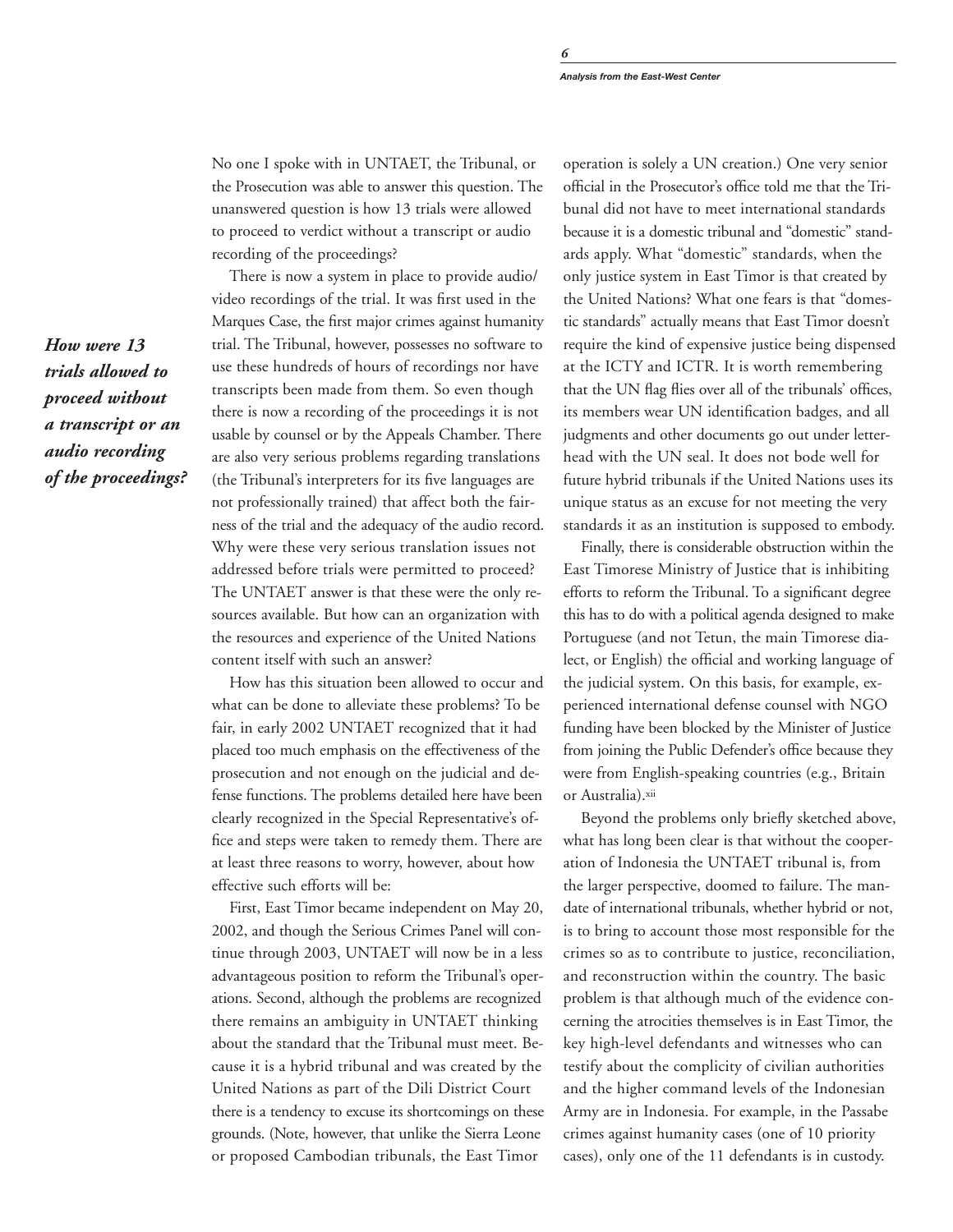In January 2002, a joint UNTAET-Indonesian working group began to meet monthly to facilitate cooperation. Thus far, despite Indonesian commitments for cooperation, results have been meager.xiii Indonesia continues to refuse to extradite defendants or compel witnesses to appear. Now that East Timorese militia leader Eurico Gutteres is on trial in Jakarta, along with 17 other defendants, for crimes against humanity (including murder, extermination, and persecution), this lack of cooperation has become even more flagrant. Gutteres is not in hiding, but is at large in Jakarta, regularly attending, along with many of his former militia followers, the Indonesian trials concerning East Timor.xiv A brief overview of the Jakarta trials will indicate that it is unlikely that the interests of justice and accountability will be well served in these proceedings.

## **Policy Recommendations**

The deeply flawed process in East Timor makes clear that the United Nations should not proceed "on the cheap" so as to avoid the excessive expenditures of the ICTR and ICTY. In doing so it does an injustice to those individuals convicted without a fair trial and undermines the very standards of the justice and the rule of law that the tribunals are supposed to advance.

Wherever the United Nations works to establish a hybrid tribunal it should set up both prosecution and defense under direct UN administrative control so as to ensure adequate defense resources and a "levelplaying field." This is the model used at the ICTR and ICTY and it should be followed everywhere the United Nations engages itself. The experience of East Timor reveals all too well the risks of allowing the Tribunal or the defense function to become the hostage of local politics to the detriment of the right of each defendant to a fair trial and an adequate defense under international standards.

The United Nations should not commit itself so deeply to achieving a tribunal that it is willing to compromise the integrity of an institution to which it attaches its name. Conversely, it should not threaten to establish an international tribunal (as it has done with Indonesia) unless it is prepared to follow through. Such threats in situations where they are scarcely credible only weaken the ability of the United Nations to apply leverage in such situations. The experience in East Timor and Jakarta indicate that whether a minimally credible tribunal is better than none at all is the real issue that the United Nations has been unwilling to address openly.

The idea of hybrid tribunals is not necessarily fundamentally flawed but has not thus far shown itself capable of achieving credible results. Above all, the United Nations must not, as it has in East Timor, use the hybrid status of the tribunal to justify its failure to meet international standards of judicial fairness and integrity. The case of the Jakarta trials also indicates that national tribunals face very serious problems of meeting international standards.

If the United Nations is to proceed with hybrid tribunals, even after solving the problem of adequate funding, it must find a mechanism to ensure that it can attract and retain judges, prosecutors, investigators, and defense counsel of international standard. What justification can there be that a tribunal to which the United Nations lends its name provides outstanding international defense counsel to Rwandan or Serb defendants and novice law school graduates with no trial experience to Timorese accused of similar crimes? Likewise, defendants have a right to expect that UN-appointed international judges will have similar experience and expertise regardless of where the tribunal sits.

### **Notes**

*Whether a minimally credible tribunal is better than none at all is the real issue the UN has not addressed openly*

i For one of the most recent assessments of the ICTY and ICTR see E. Neuffer, *The Key to My Neighbor's House: Seeking Justice in Bosnia and Rwanda*, New York, 2001, 165–314.

ii The annual budgets of the ICTY and ICTR are each approximately \$100 million dollars. The ICTY, for example, has 1,100 people on its staff.